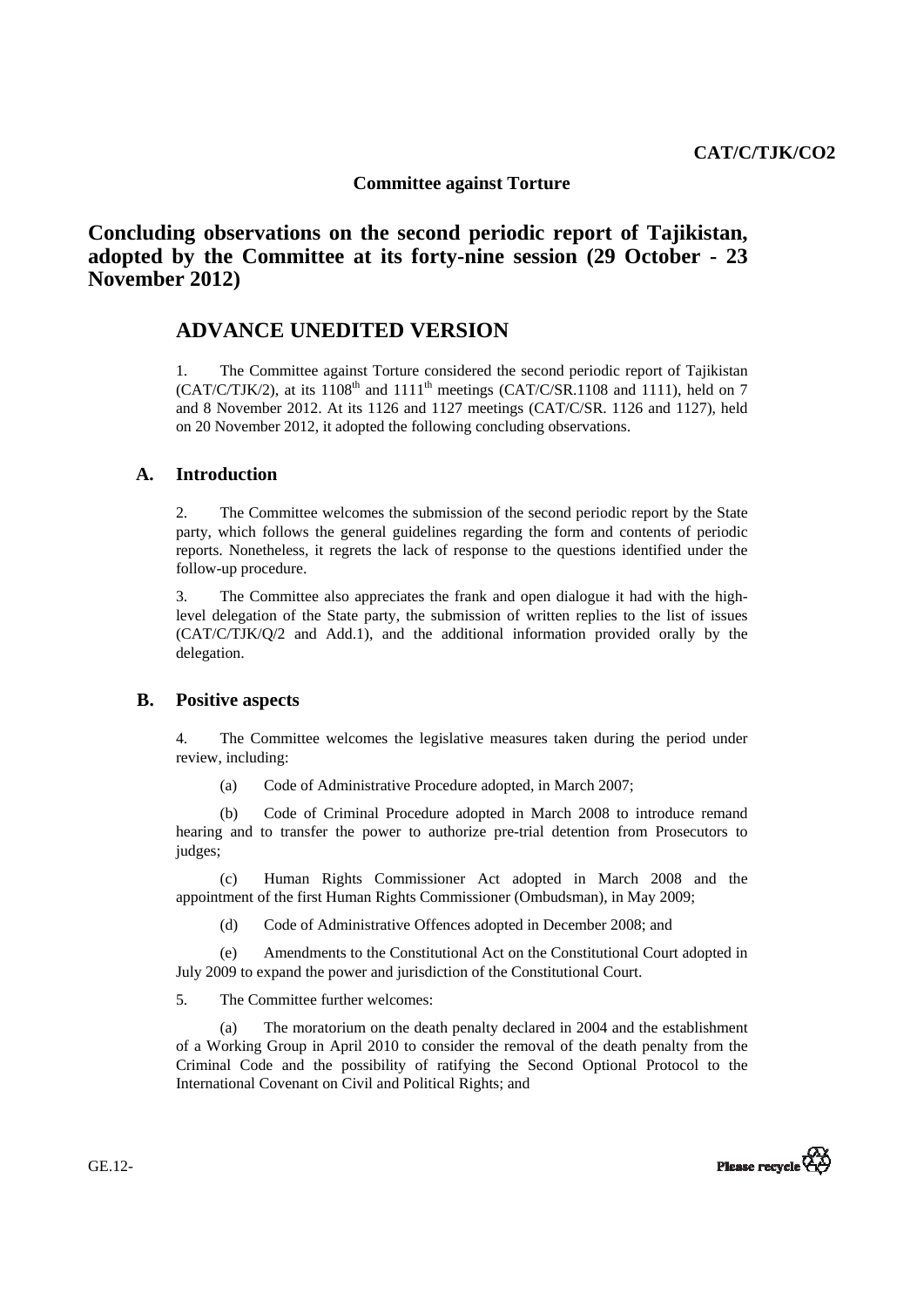(b) The visit undertaken by the Special Rapporteur on Torture and Other cruel, Inhuman or Degrading Treatment or Punishment in May 2012.

# **C. Principal subjects of concern and recommendations**

# **Definition of and sanctions for torture**

6. While the Committee welcomes the incorporation of article 143-1 into the Criminal Code to bring the definition of torture fully in line with article 1 the Convention, it expresses concern that the sanctions envisaged of five years imprisonment or less for firsttime offenders of torture are not commensurate with the gravity of the crime (arts. 1 and 4).

# **The Committee recommends that the State party amend article 143-1 of the Criminal Code to ensure that sanctions for the offence of torture reflect its grave nature, as required by article 4 of the Convention.**

## **Amnesty Law**

7. The Committee is deeply concerned that the 2011 Law on Amnesty grants a rather wide discretion to prosecutorial bodies to commute, reduce or suspend sentences of persons convicted of torture, including the case of three police officers convicted for their involvement in death in custody of Mr. Ismoil Bachajonov (art. 2).

**The State party should ensure that the Law on Amnesty contain clear provisions stipulating that no person convicted for the crime of torture will be entitled to benefit from amnesties, and that such prohibition is strictly complied with in practice.** 

## **Fundamental legal safeguards**

8. The Committee takes note of the procedural safeguards introduced in the 2010 Code of Criminal Procedure (CPC), including the registration of detainees within three hours of arrival at the police station (art.94.1), the right to have a lawyer (art.22.1 and art.49.2), and the right not to be detained for more than 72 hours from the moment of arrest (art.92.3). However, the Committee expresses concern that the lack of clarity on when the person is considered to be detained under this law (article 91.1) leaves detainees without basic legal safeguards for the period between arrest and official acknowledgement of detention. It has been reported that, in practice and in the majority of cases, detainees are not afforded the rights of timely access to a lawyer and an independent doctor, notification of family members, and other legal guarantees to ensure their protection from torture. In particular, the Committee is concerned by numerous allegations regarding the failure of police officials to keep accurate records of all periods of deprivation of liberty; to register suspects within three hours of arrival at the police station; to adhere to the 72-hour time limit for releasing or transferring suspects from a police station to pre-trial detention facilities; and to notify family members of transfers of detainees from one place of deprivation of liberty to another. Furthermore, it is concerned that article 111-1 of the CPC allows judges to authorize pre-trial detention solely based on the gravity of the alleged crime committed, and that it can be extended up to 18 months (art. 2).

**The Committee urges the State party to take prompt and effective measures to ensure, in law and in practice, that all detainees are afforded all legal safeguards from the very outset of their apprehension. In particular, the State party should:**

**(a) Amend the CPC to ensure that arrest starts from the moment of de-facto apprehension;** 

**(b) Establish an official, central register in which the arrest is scrupulously and immediately recorded, including at the minimum: (i) the time of arrest; (ii) the**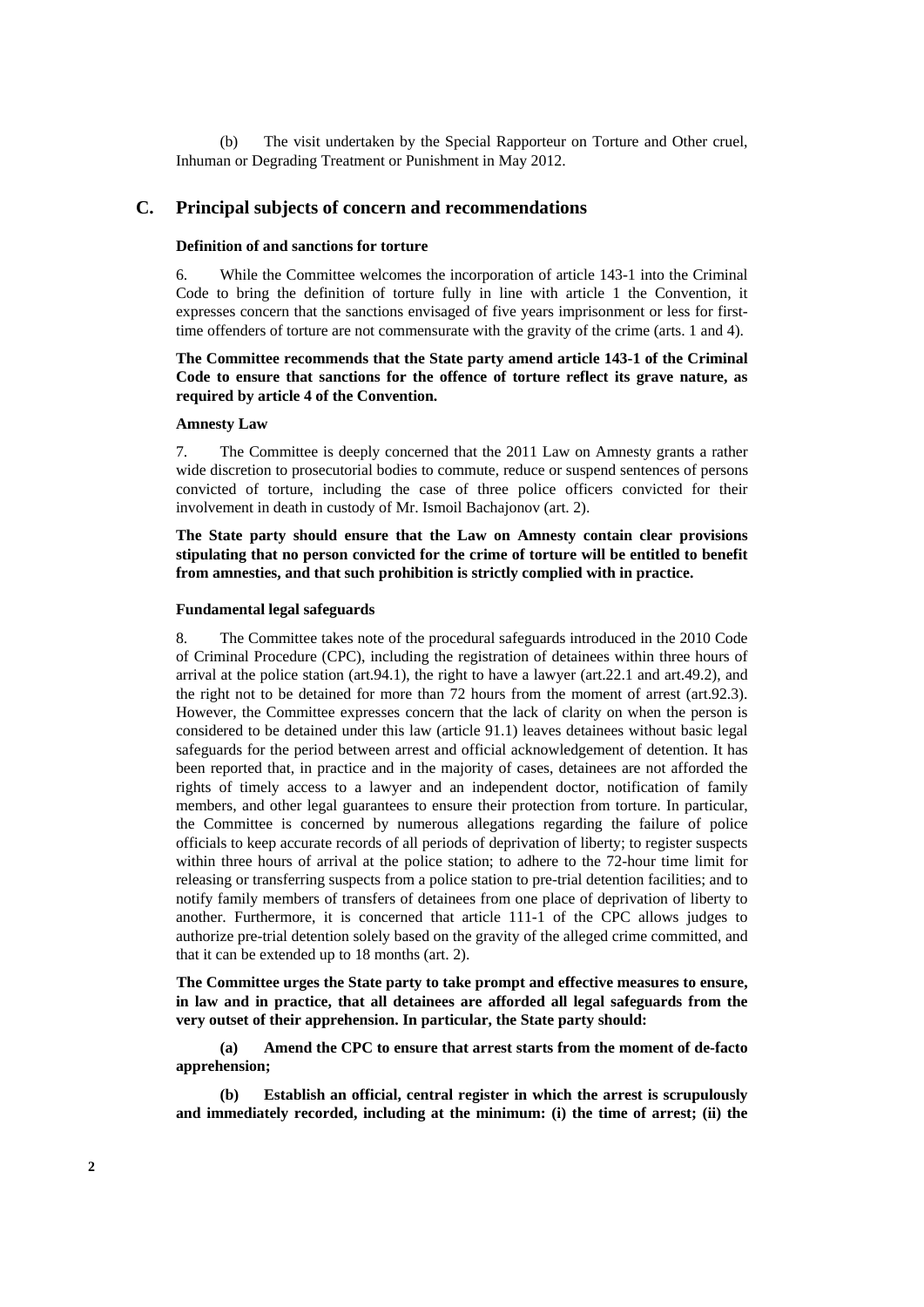**reason for arrest; (iii) the names of the arresting officer(s); (iv) the location where they are detained and any subsequent transfers; and (v) the names of the officers responsible for them in custody. Responsible officers who fail to record such information should be held accountable;** 

**(c) Ensure that suspects are informed of their rights at the very moment of apprehension as well as reasons for their detention;** 

**(d) Guarantee the right to access lawyers of their choice from the moment of apprehension and to hold consultations in private, including through the adoption of legal provisions in this respect;** 

**(e) Ensure that anyone arriving at a detention facility undergoes a routine medical examination, and that access to independent doctors is provided when requested by the detainee without conditioning such access on the permission or request of officials;** 

**(f) Mandate that a detainee be brought promptly before a judge, in line with international standards, and reduce the 72-hour period of police custody;** 

**(g) Amend the CPC to repeal the 12-hour period for notification of arrest by law enforcement officers to family members; and** 

**(h) Amend the CPC to ensure that pre-trial detention is not authorized by courts based only on the gravity of the alleged crime, and that periods of pre-trial detention cannot be extended when the prosecution has failed to present well-founded grounds for the person to remain in custody.** 

## **Allegations of torture and ill-treatment**

9. The Committee is seriously concerned by numerous and consistent allegations, corroborated by various sources, of routine use of torture and ill-treatment of suspects, principally to extract confessions to be used in criminal proceedings, primarily during the first hours of interrogation in police custody as well as in temporary and pre-trial detention facilities run by the State Committee of National Security and the Department for the Fight against Organized Crime (arts. 2, 10, 11, 12, 13, 15 and 16).

**As a matter of urgency, the State party should take immediate and effective steps to eradicate and prevent acts of torture and ill-treatment throughout the country, particularly in police custody and in temporary and pre-trial detention facilities run by the State Committee of National Security and the Department for the Fight Against Organized Crime. The Committee further urges the State party to:** 

**(a) Promptly, effectively and impartially investigate all incidents and allegations of torture and ill-treatment;** 

**(b) Prosecute those who are found to be responsible, and report publicly on the outcomes of such prosecutions;** 

**(c) Maintain video recordings of all interrogations and install video surveillance in all areas of custody facilities where detainees may be present, except in cases where detainees' right to privacy or to confidential communication with their lawyer or a doctor may be violated. Such recordings should be kept in secure facilities and be made available to investigators, detainees and their lawyers; and** 

**(d) Unambiguously reaffirm the absolute prohibition of torture and publicly warn that anyone committing such acts or otherwise complicit or acquiescent in torture will be held personally responsible before the law for such acts and will be subject to criminal prosecution and appropriate penalties.**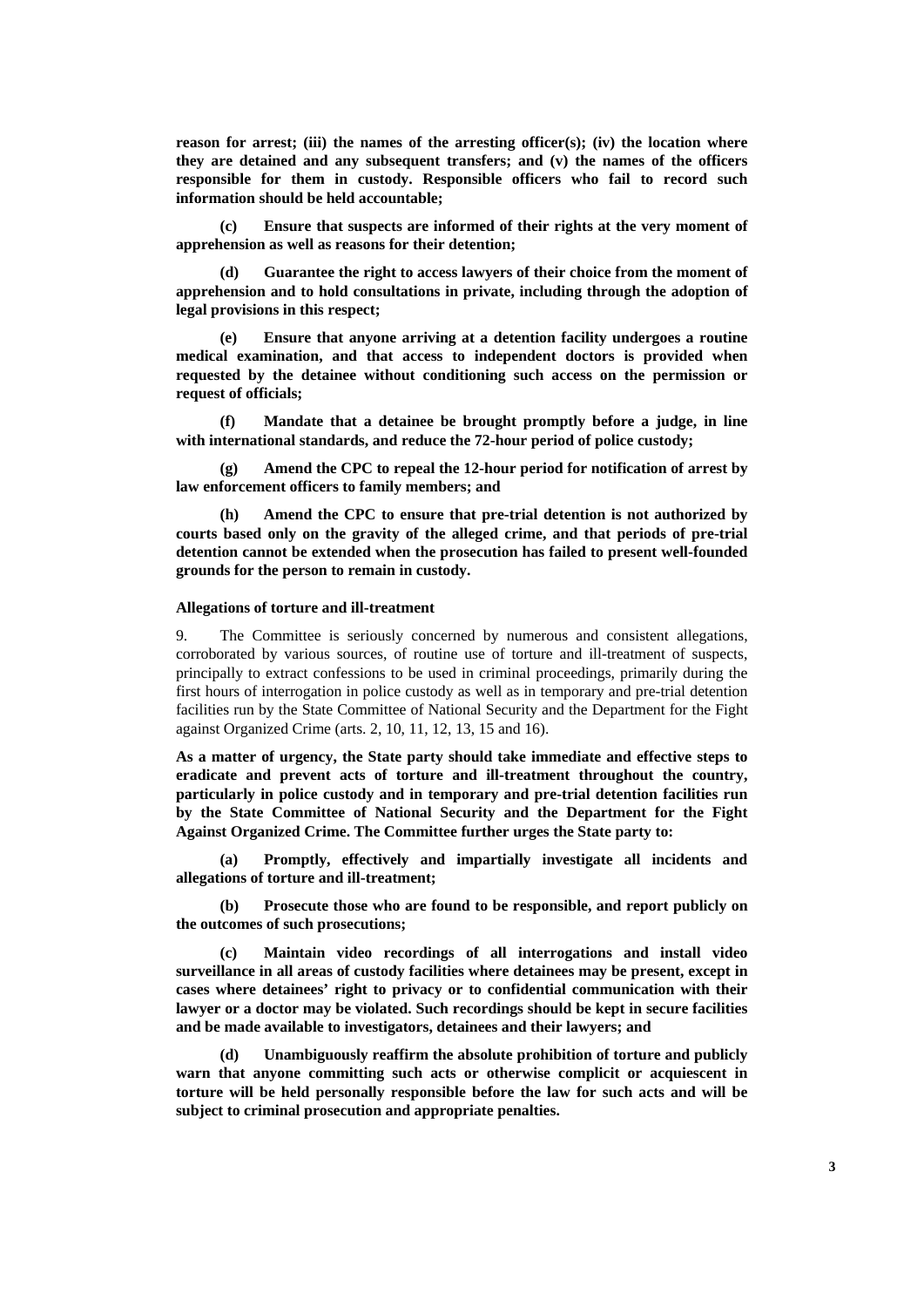## **Deaths in custody**

10. The Committee is concerned at reports from the State party and non-governmental organizations on several instances of deaths in custody, including the deaths of Messrs. Ismonboy Boboev, Usman Boboev, Khurshed Bobokalonov, Alovuddin Davlatov, Murodov Dilshodbek, Hamza Ikromzoda, Khamzali Ikromzoda, Safarali Sangov, Bahromiddin Shodiev and at the lack of effective and impartial investigations into these cases (arts. 2, 12 and 16).

**The Committee urges the State party to promptly, impartially and effectively investigate all deaths of detainees, assess any liability of public officials, ensure punishment of perpetrators, and provide compensation to victims' families. The Committee requests that the State party provide comprehensive updated information on all reported cases of deaths in custody, including location, cause of death and results of any investigations conducted into such deaths, including punishment of perpetrators and compensation provided to relatives of victims.** 

#### **Investigations and impunity**

11. The Committee is deeply concerned that allegations of torture and ill-treatment are not promptly, impartially or effectively investigated and prosecuted, thus creating a climate of impunity. The Committee is further concerned that under article 28(1) of the Criminal Procedural Code (CPC), a court, judge, prosecutor, or an investigator may terminate criminal proceedings and exempt the person in question from criminal liability. Such actions can be taken on the basis of repentance, conciliation with the victim, change of circumstances, or expiration of the period of statute of limitation for criminal prosecution (arts. 2, 12, 13 and 16).

## **The State party should:**

 **(a) Take concrete steps to establish an effective and independent criminal investigation mechanism with no connection to the body prosecuting the case against the alleged victim;** 

 **(b) Expedite prompt, impartial and thorough investigation into all allegations of torture and ill-treatment and bring the alleged perpetrator to justice; and** 

 **(c) Revoke provisions in the CPC allowing termination of criminal proceedings and exemption of the defendant from criminal liability whenever the case concerns allegations of torture and ill-treatment.**

### **Torture and ill-treatment in the armed forces**

12. While noting the establishment of hotlines and mobile monitoring units to address the problem of hazing and ill-treatment of conscripts by officers and fellow soldiers in the military, the Committee is concerned that such practices continue to be prevalent in the State party (arts. 2 and 16).

**The State party should reinforce measures to prohibit and eliminate hazing and illtreatment in the armed forces and ensure prompt, impartial and thorough investigation of all allegations of such acts. Where evidence of hazing is found, it should establish the liability of direct perpetrators and those in the chain of command, prosecute and punish those responsible with penalties that are consistent with the gravity of the act committed, make the results of such investigations public, and provide compensation and full rehabilitation to victims, including through appropriate medical and psychological assistance.**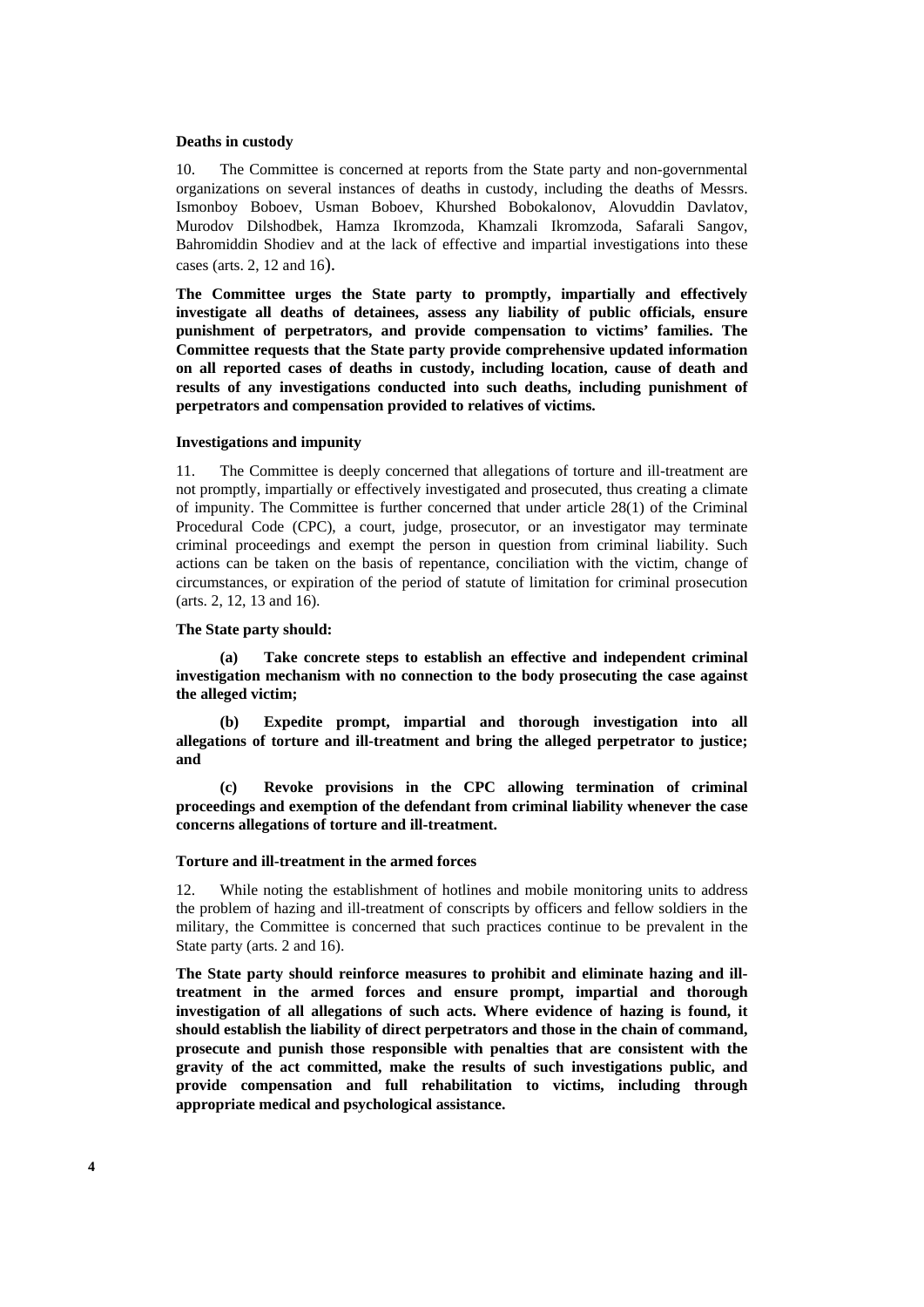#### **Evidence obtained under torture and lack of ex-officio investigations**

13. While welcoming the inclusion of article 88(3) to the Criminal Procedural Code in March 2008, which provides that evidence obtained through "physical force, pressure, cruelty, inhumanity and by other illegal methods" may not be used as evidence in a criminal case, as well as the June 2012 decree of the Supreme Court clarifying the concept of inadmissibility of evidence obtained under illegal methods, the Committee expresses concern at the lack of effective enforcement mechanisms and implementation in practice. It is also concerned by reports that judges frequently dismiss allegations of torture when raised by defendants, and that unless a formal complaint is submitted, the prosecutor will not launch an investigation (art. 15).

**The Committee urges the State party to guarantee, in practice, that statements obtained by torture are not invoked as evidence in any proceedings. The State party should ensure that in any case in which a person alleges that a confession was obtained through torture, the proceedings are suspended until the claim has been thoroughly investigated. The Committee urges the State party to review cases of convictions based solely on confessions.** 

## **Conditions of detention**

14. While welcoming current efforts by the State party to improve conditions of detention in prisons and pre-trial detention facilities, the Committee is concerned by:

Reports of lack of hot water supply; inadequate sanitary conditions; poor ventilation; lack of means to dry clothes, which leads to respiratory infections and sickness; lack of personal hygiene products; and inadequate food and health care;

Unnecessarily strict regimes for inmates serving life imprisonment, who are reportedly confined in virtual isolation in their cells for up to 23 hours a day in small, airless cells; do not have access to lawyers; are only permitted visits by family members once a year; and are denied various activities in prison;

Continued lack of systematic and independent review of all places of detention by national or international monitors, including the International Committee of the Red Cross (ICRC). While noting that the Ombudsman may undertake visits to places of detention, the Committee is concerned that the findings are not made public;

(d) The lack of a complaints mechanism for detainees. Despite the information provided by the State party that complaints of torture or ill-treatment can be submitted in sealed envelopes, they reportedly do not reach the relevant authorities and prisoners often do not have access to pens and paper; and

(e) The fact that the number, location, capacity, and the number of detainees in penitentiary institutions in Tajikistan are considered as "state secrets".

## **The State party should:**

**(a) Allocate sufficient budgetary resources to improve conditions in all places of detention;** 

**(b) Eliminate the complete isolation of prisoners serving life imprisonment, improve their living conditions, and repeal legislation limiting their contacts with lawyers and family members;** 

**(c) Take concrete steps, as a matter of priority, to ratify the Optional Protocol to the Convention and establish an effective National Preventative Mechanism which is resourced and permitted to conduct regular, independent, unannounced and unrestricted visits of inspection to all places of deprivation of**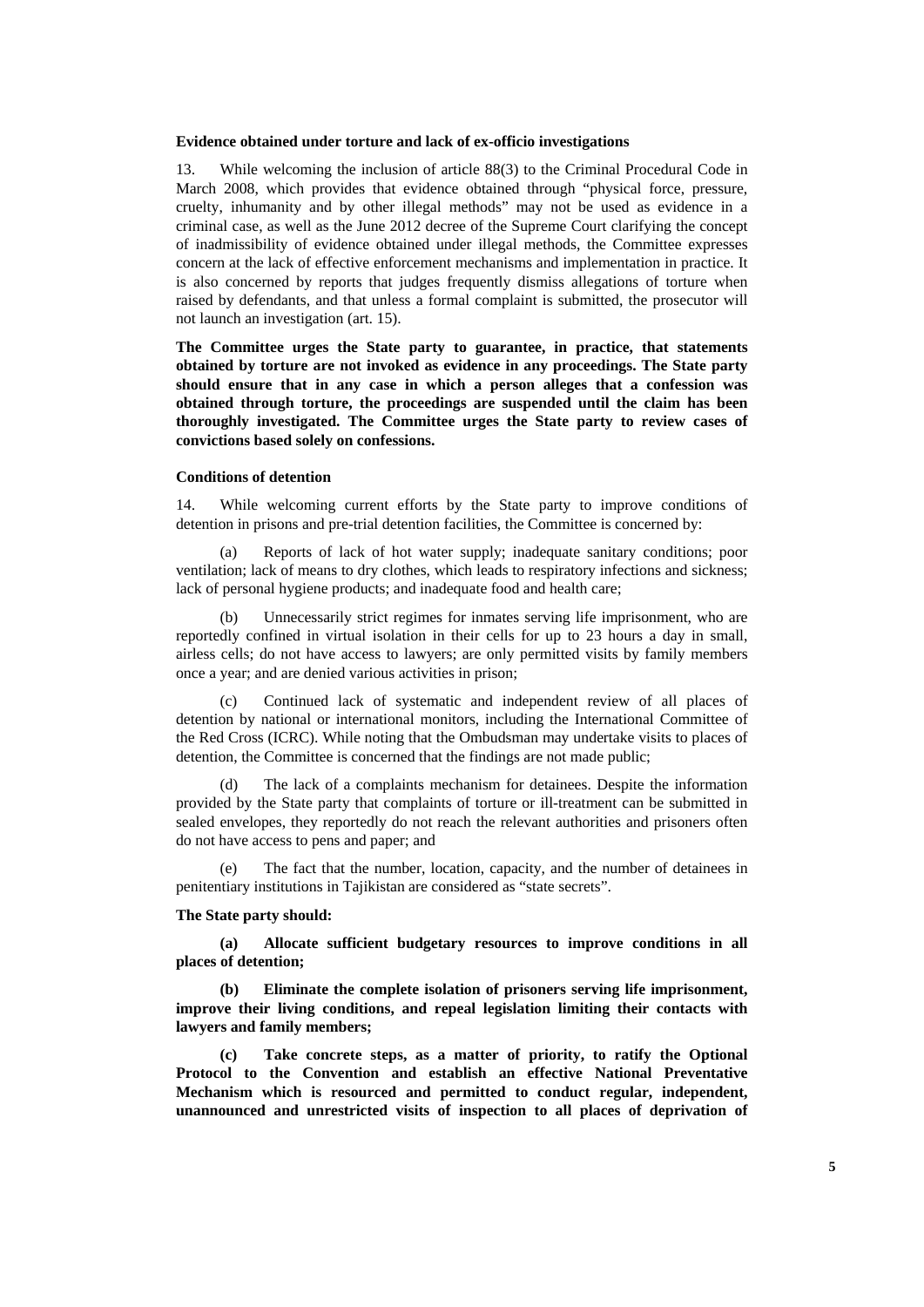**liberty, with opportunity for inspectors to speak privately with individual detainees. In the meantime, grant unimpeded access to the ICRC and independent nongovernmental organizations to all places of detention, and ensure that the Ombudsman undertakes regular, unannounced visits to all places of deprivation of liberty, accompanied by medical professionals, including to places of police custody, and that the findings are made available publicly;** 

**(d) Establish an effective, accessible and confidential system for receiving and processing complaints regarding torture or ill-treatment in all places of detention, and ensure that: (i) every detainee has unimpeded and unsupervised access to the prosecutor upon request; (ii) all complaints are promptly, impartially and effectively investigated; (iii) perpetrators are punished with appropriate penalties; and (iv) complainants do not suffer any reprisals; and** 

**(e) Make the number, location, capacity, and the number of detainees in detention facilities available publicly, taking note of the statement made by the delegation to consider doing so in the future.** 

# **Complaints, reprisals and protection of victims, witnesses and human rights defenders**

15. The Committee is concerned by reports that victims of and witnesses to torture and ill-treatment do not file complaints with the authorities for fear of reprisals and lack of adequate follow-up. Additionally, while noting the removal of libel and insult from the Criminal Code in July 2012, the Committee remains concerned by reports of harassment and intimidation of journalists and human rights defenders who report on torture and illtreatment. In particular, the Committee is concerned by the information received that families and victims of alleged torture, journalists, lawyers, medical experts and human rights defenders who raised concerns with the United Nations Special Rapporteur on Torture and other Cruel, Inhuman or Degrading Treatment or Punishment during his visit to Tajikistan in May 2012 have subsequently faced harassment and intimidation from authorities. Furthermore, while the Committee takes note of the information provided by the delegation, it is nevertheless concerned by the recent closure of the Association of Young Lawyers of Tajikistan (Amparo), a member of the Coalition Against Torture that engaged with the Special Rapporteur during his visit, pursuant to a motion filed by the Ministry of Justice to dissolve the organization on administrative grounds and a decision taken by the Khujand City Court on 24 October 2012 to this effect (arts. 12 and 13).

**The Committee urges the State party to establish a fully resourced, effective, independent and accessible mechanism to investigate and facilitate the submission of complaints by victims and witnesses of torture and ill-treatment to public authorities, as pledged by the State party following the Universal Periodic Review in March 2012. It should also ensure in practice that complainants and civil society organizations are protected against any ill-treatment, intimidation or reprisals as a consequence of their complaint, and that appropriate disciplinary, or where relevant, criminal measures, are taken against law enforcement officials for such actions.** 

## **Violence against women and children**

16. The Committee is deeply concerned by the lack of any domestic legislation criminalizing acts of violence against women, despite the existence since 2009 of a draft law on "social and legal protection against domestic violence"; reports of high prevalence of domestic violence; difficulties in filing complaints; and the reluctance of law enforcement officials to intervene in such cases. It is further concerned by the lack of domestic legislation prohibiting corporal punishment of children, despite allegations of its widespread use in the family, schools and other educational establishments (arts. 2, 12, 13 and 16).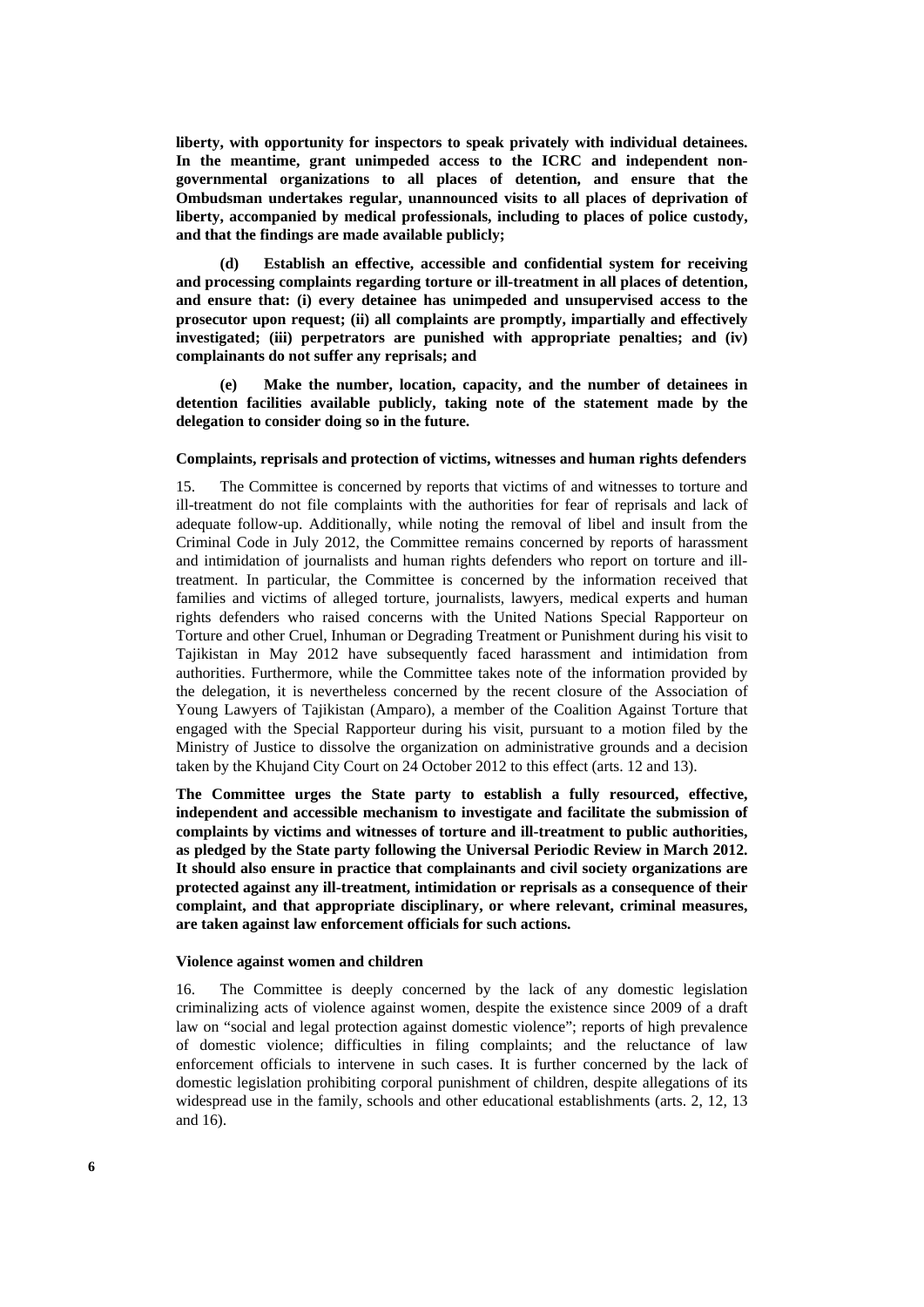**The State party should strengthen its efforts to prevent, combat and punish violence against women and children, inter alia, by:** 

**(a) Swiftly adopting the draft law on "social and legal protection against domestic violence" and criminalizing such acts;** 

**(b) Taking effective measures to ensure that victims of violence against women and children, including domestic violence, can exercise their right to make complaints, and that such complaints are thoroughly investigated and perpetrators prosecuted and punished with appropriate penalties;** 

**(c) Adopting legislation to explicitly prohibit corporal punishment in all settings;** 

**(d) Providing victims of domestic and sexual violence with immediate protection and redress, including separation from perpetrators, provision of shelters, and rehabilitation;** 

**(e) Training law-enforcement officials, judges and prosecutors on how to receive, monitor and investigate complaints of domestic and sexual violence, trafficking and violence against children in a sensitive manner that respects confidentiality; and** 

**(f) Organizing awareness-raising campaigns on the negative impact of corporal punishment of children, as well on domestic and sexual violence.** 

## **Independence of the judiciary**

17. While welcoming the two-phase programme of judicial-legal reform aimed at strengthening the judiciary, including through measures such as increasing the salary of judges, the Committee is concerned that the judiciary remains weak, inefficient, and influenced by the Council of Justice, an institution that is reportedly subordinate to the President and the executive branch, and that the President is responsible for appointing and dismissing judges (arts. 2, 12 and 13).

**The State party should take measures to ensure the full independence and impartiality of the judiciary in the performance of its functions, and review the regime of appointment, promotion and dismissal of judges in line with the relevant international standards, including the Basic Principles on the Independence of the Judiciary (endorsed by General Assembly resolutions 40/32 of 29 November 1985 and 40/146 of 13 December 1985).** 

## **Non-refoulement and extradition**

18. The Committee is concerned that the Criminal Procedure Code does not contain any provision on the absolute prohibition of extradition or deportation in cases where the subject would be at risk of torture, and that there are no clear procedures in legislation for challenging the legality before a court in extradition and deportation proceedings. It is also concerned by reports of extradition requests made by the State party of persons alleged to be members of banned Islamic groups, who, upon return to Tajikistan, are reportedly held in incommunicado detention and in solitary confinement, and subjected to torture and/or illtreatment by law enforcement officials. It is further concerned by allegations that persons facing risk of torture upon their return and have applied for interim measures at the European Court of Human Rights have been abducted by Tajikistani security forces in a neighbouring country and forcibly returned to Tajikistan, and subsequently subjected to torture and/or ill-treatment. Additionally, the Committee is concerned by reports that Abdulvosi Latipov, former member of the United Tajik Opposition, has allegedly been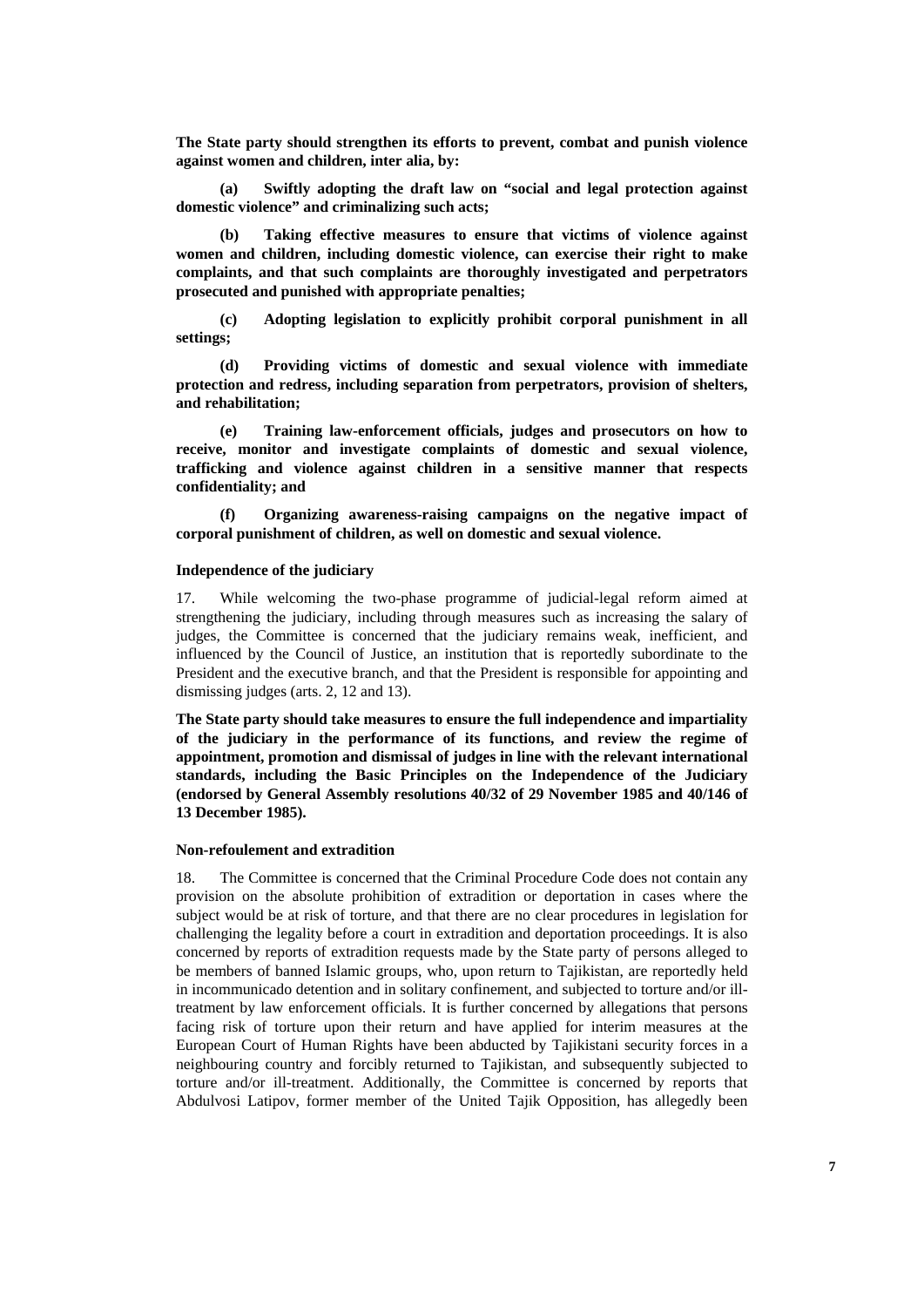abducted from the Russian Federation to Tajikistan in October 2012 and is being held incommunicado (art. 3).

#### **The State party should:**

**(a) Clearly establish in law and respect its non-refoulement obligations under article 3 of the Convention, including the right to appeal the issuance of an extradition warrant, and refrain from seeking and accepting diplomatic assurances from a State where there are substantial grounds for believing that a person would be at risk of being subjected to torture. It should provide detailed information to the Committee on all cases where such assurances have been provided;** 

**(b) Cease the practice of abducting and forcibly returning individuals to Tajikistan from other States and subsequently holding them in incommunicado detention, and ensure that they are not subjected to acts of torture and ill-treatment; and** 

**(c) Disclose the whereabouts of Mr. Abdulvosi Latipov and ensure that he is not subjected to torture or ill-treatment and that his fundamental rights are fully guaranteed, including timely access to an independent lawyer.** 

## **Training**

19. The Committee welcomes the organization of human rights training programmes for law enforcement officials, judges, prosecutorial staff and Ministry of Interior personnel during the period under consideration, as well as the establishment of a Working Group headed by the Chair of the Constitutional Court to raise awareness and build capacity of law enforcement officials on the prohibition of torture. However, it remains concerned by the lack of adequate training of law enforcement officials and medical professionals in assessing and responding to cases of domestic violence against women, including rape, violence against children, and trafficking. The Committee is further concerned that forensic services are reportedly not staffed with medical personnel trained in documenting and investigating torture in accordance with the provisions of the Manual on Effective Investigation and Documentation of Torture and Other cruel, Inhuman or Degrading Treatment or Punishment (Istanbul Protocol) (art. 10).

**The State party should strengthen training programmes for law enforcement officials, judges, medical professionals, prosecutorial staff and prison staff on the requirements of the Convention and undertake a comprehensive assessment of the impact of such programmes. The State party should ensure that relevant officials, in particular medical professionals, receive training on the use of the Istanbul Protocol to identify and document signs of torture and ill-treatment. The State party should further ensure adequate training of law enforcement officials and medical professionals in assessing and responding to cases of domestic violence against women, including rape, violence against children, and trafficking.** 

## **Juvenile Justice**

20. While noting the adoption of the National Action Plan on Juvenile Justice Reform 2010 – 2015, the Committee is concerned that the criminal juvenile system lacks juvenile courts and judges specialized in juvenile justice. It is further concerned by reports that children are frequently placed in pre-trial detention and isolation cells in the Juvenile Colony as a disciplinary measure; subjected to extended deprivation of liberty for minor offences; denied their basic legal rights, including access to lawyers; and often mistreated by police inquiry officers to confess, and, as a result, in some cases leading to attempted or actual suicides (arts. 11, 12 and 16).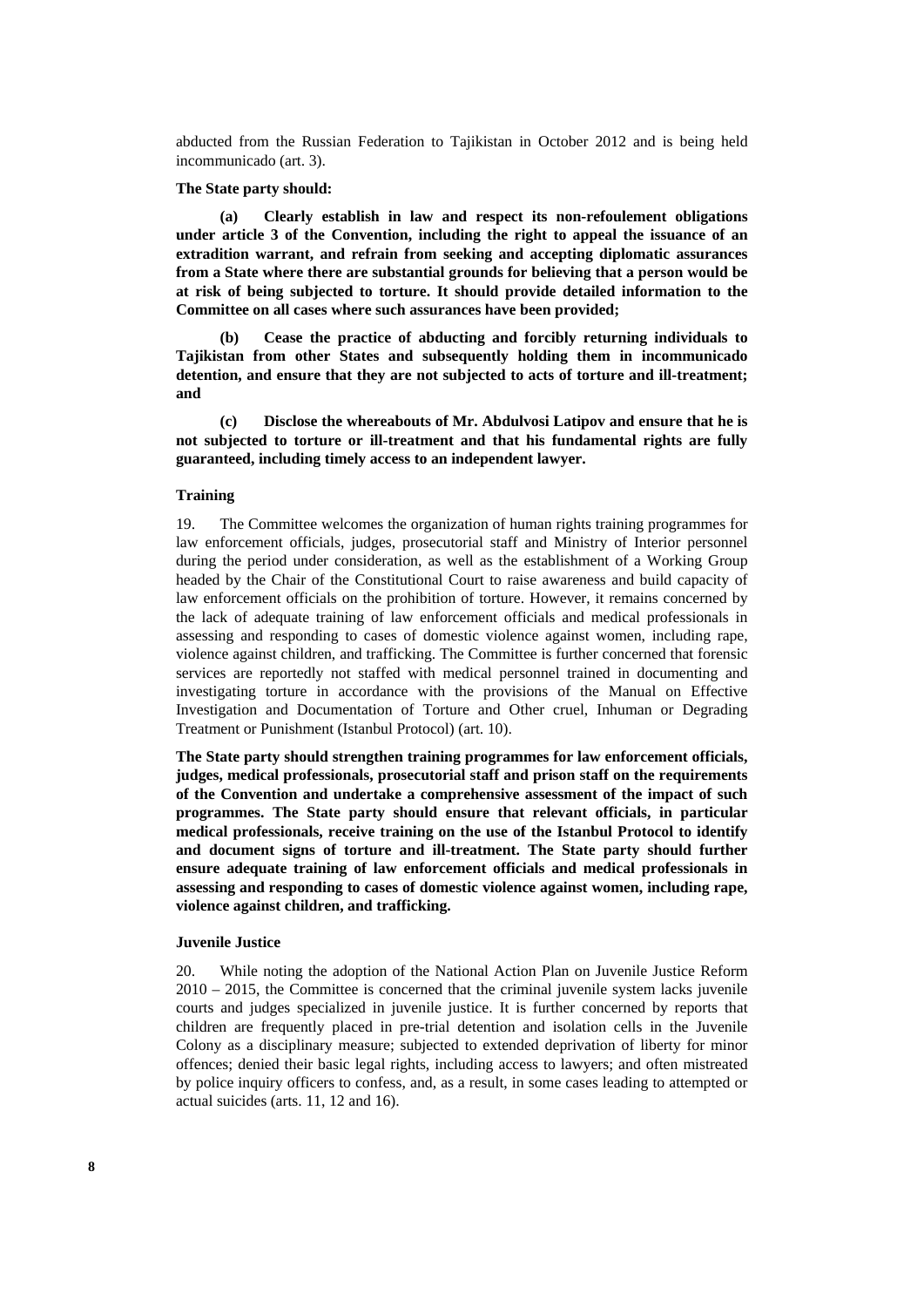## **The Committee urges the State party to:**

**(a) Establish an effective and well-functioning juvenile justice system in compliance with international standards, including the United Nations Standard Minimum Rules for the Administration of Juvenile Justice (The Beijing Rules) and the United Nations Guidelines for the Prevention of Juvenile Delinquency (The Riyadh Guidelines);** 

**(b) Review all cases of children sentenced to imprisonment to ensure that deprivation of liberty is only used for serious criminal offences, and ensure that solitary confinement of juveniles should be limited as a measure of last report, for as short a time as possible under strict supervision and with a possibility of judicial review, and limited to very exceptional cases;** 

**(c) Guarantee that the rights of children are respected in all places of detention, including the right to appropriate legal assistance and defence by assigning a sufficient number of lawyers with relevant training and competence; and** 

**(d) Take effective measures to prevent police inquiry officers from mistreating children, including by investigating such acts and ensuring that appropriate disciplinary or penal measures are taken.** 

## **Redress, including compensation and rehabilitation**

21. The Committee is concerned that there is no explicit provision in domestic legislation that provides for the right of victims of torture to fair and adequate compensation, including the means for as full rehabilitation as possible, as required by article 14 of the Convention. The Committee also regrets the lack of data provided by the State party regarding the amount of any compensation awards made by the courts to victims of violations of the Convention, including those who were subjected to torture and/or illtreatment during the period of 1995 to 1999 and 35 victims of trafficking who were returned to Tajikistan in 2007 from other countries. The Committee also notes the lack of information on any treatment and social rehabilitation services provided to victims, including medical and psychosocial rehabilitation (art. 14).

**The State party should ensure that there are clear provisions in the domestic legislation on the right of torture victims to redress, including fair and adequate compensation and rehabilitation for damages caused by torture. It should, in practice, provide all victims of torture or ill-treatment with redress, including fair and adequate compensation, and as full rehabilitation as possible regardless of whether perpetrators of such acts have been brought to justice, including victims of trafficking, victims of torture and/or ill-treatment during the period of 1995 to 1999, and family members in cases of deaths in custody.** 

**The Committee draws the attention of the State party to the recently adopted General Comment (CAT/C/GC/3) on article 14 of the Convention which explains the content and scope of the obligations of States parties to provide full redress to victims of torture.** 

## **Data collection**

22. The Committee regrets the absence of comprehensive and disaggregated data on complaints, investigations, prosecutions and convictions of cases of torture and illtreatment by law enforcement, security, military and prison personnel, as well as on trafficking and domestic and sexual violence, and on redress provided to the victims.

**The State party should compile statistical data relevant to the monitoring of the implementation of the Convention at the national level, including data on complaints,**